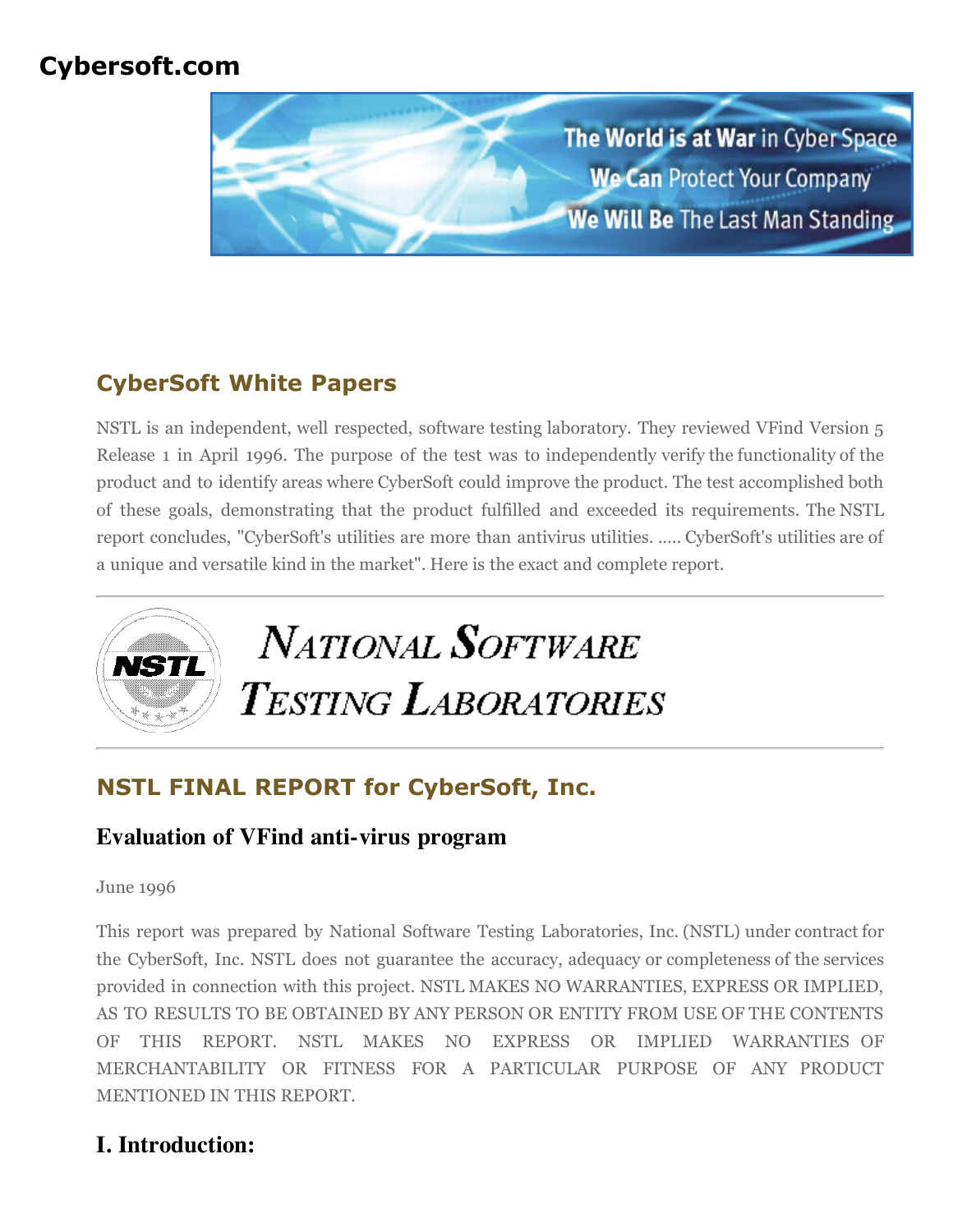CyberSoft, Inc., contracted National Software Testing Laboratories, Inc., (NSTL) to provide an independent assessment of their virus scanner program VFind and other related utilities. NSTL performed the usability and functionality of VFind and accompanying utilities. The terms and conditions for this project was subjected to NSTL CyberSoft contract, dated April 1996.

## **II. Test Methodology:**

NSTL and CyberSoft agreed to perform this testing in the CyberSoft Laboratories which had already installed different UNIX platforms. CyberSoft's anti-virus solution includes a set of three important UNIX utilities - VFind, Cryptographic Integrity Tool and Trojan Horse Detector.

**VFind:** This utility program is a virus scanner for a variety of UNIX systems. It can scan and identify UNIX, DOS, Amiga and Macintosh based viruses. VFind scans the contents of an entire file and checks for the signatures of viruses. NSTL observed that multiple virus signatures for DOS, Mac, Unix, and Amiga are integrated into VFind. In addition to UNIX viruses and Macro Viruses, (for example, Concept Virus which attacks Microsoft Word for Windows) VFind uses vdl files which contain virus descriptions in the form of the CyberSoft Virus Description Language (CVDL).

**Cryptographic Integrity Tool (CIT):** CIT is a utility designed using RSA's Message-Digest MD<sub>5</sub> cryptographic technology. This utility detects the modifications, additions and deletions of any file in the UNIX system.

**Trojan Horse Detector (THD):** THD utility is used to detect duplicate file names (and their locations) in the entire system, as well as, the presence of any dangerous files. This program uses a database file called "THD.db" which contains the names of user defined dangerous/unwanted file names.

All of the above programs generate text files containing a detailed report. CyberSoft ships all of the above programs, along with example scripts, installation scripts, readme file, "Bhead" program and sample VDL libraries in a compressed format.

During the functionality test, NSTL performed the tests on two different UNIX platforms. Installation of VFind , Version 5.0, Release 1 (with CIT version 1.0) was performed on a Sun Microsystem's Solaris 2.4 operating system and on SunOS 4.1.4. CyberSoft's "example1.sh" script which uses both CIT and VFind was executed to detect viruses on the Sun 4/110 platform running the SunOS.

### **III. Test Results:**

**Functionality:** The "example1.sh" script, in which VFind utilizes the output of CIT, detected 4030 DOS based viruses residing in 3224 different files. This clearly indicates that VFind can detect multiple infections in a single file.

The functionality of CIT and THD were verified on the Sun Microsystems' Solaris 2.4 operating systems. CIT detected the modified and deleted files and THD reported identical files and their paths,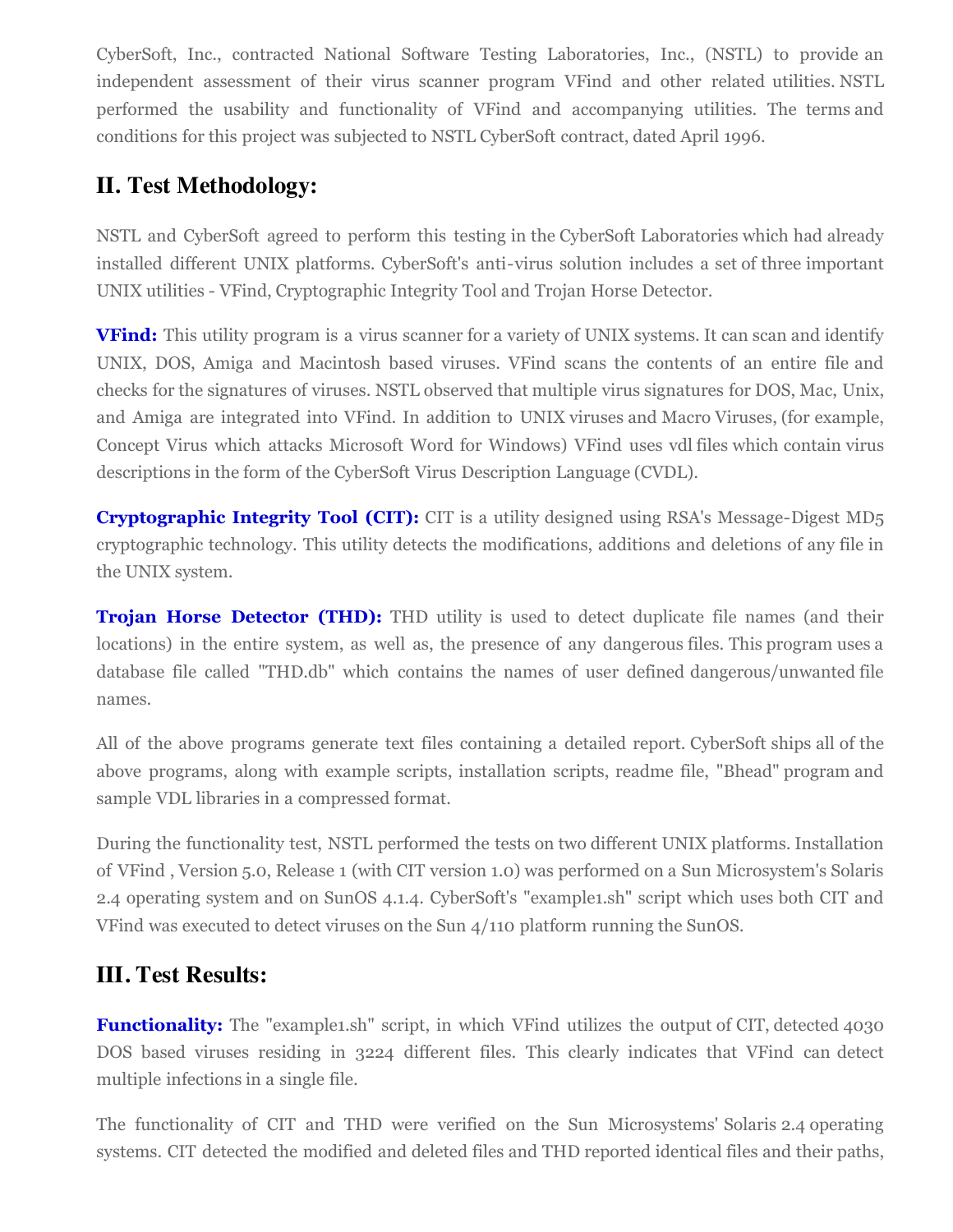as well as the dangerous files requested in the "THD.db" file.

CyberSoft has already provided a work-around and has announced to provide a fix in Release 2 of VFind Version 5.0 of the following problem. When "example1.sh" was executed on the Solaris platform, it failed to execute the script normally. Error messages indicated failures to open a file, however, CyberSoft identified and fixed the problem within 24 hours. According to CyberSoft, this problem was caused only in some versions of VFind and CIT which simultaneously accessed a same scratch file called "vfind.tmp". When both these programs were executed simultaneously (from a same command line as in "examle1.sh"), both tried to open this scratch file and the unsuccessful program was terminated prematurely.

**Usability:** Unlike the off-the-shelf anti-virus programs of the DOS/Windows world, CyberSoft's VFind programs are a group of utilities that can be customized for the end-user needs. In order to minimize the complexity of retyping different commands and remembering various arguments for VFind utilities, CyberSoft ships example scripts as a package. As graphical user interfaces (GUIs) become more popular in the market, NSTL believes that the product would be more useful if it can provide a GUI. CyberSoft has informed NSTL that such interfaces will be provided in the future.

Printed user manuals are provided for CIT and VFind. The THD user manual is provided in the file called "THD.DOC". NSTL believes that it would be very helpful to users if the CIT and VFind manuals were also provided in the electronic form, as well as hard copy. The manuals focus on syntax and examples. Since CyberSoft's utilities can be used for multiple applications, NSTL believes that these alternate applications be further documented.

The usage of external CVDL files to detect viruses is very useful to the end-user to upgrade the capabilities of VFind to catch new viruses. Users will need to understand the syntax of CVDL and know the anatomy of a new virus in order to create virus scan codes in the CVDL format. Although CyberSoft does not provide free updates of VFind, it will create a CVDL file free of cost if a registered user provides the information about a new virus.

I believes that the speed VFind can be improved if it has an option to turn off the following messages:

a) to request the next file (especially when in a batch mode)

b) message stating a particular file being scanned, etc.

When performing a scan of a large UNIX system, CyberSoft recommends its users execute VFind with Unix "Cron" command so that scanning can be performed at off peak hours.

**Conclusion:** CyberSoft's utilities are more than anti-virus utilities. For example, their CIT utility can be used to verify the integrity of a transmitted file. The capability to automatically transmit a report file is very useful to remotely monitor the security of systems. Its THD can be used to eliminate unwanted programs (for example, illegal copies of programs, out-dated versions, etc.) on the systems. NSTL believes that customers would benefit if CyberSoft mentions examples of other applications of CyberSoft's utilities.